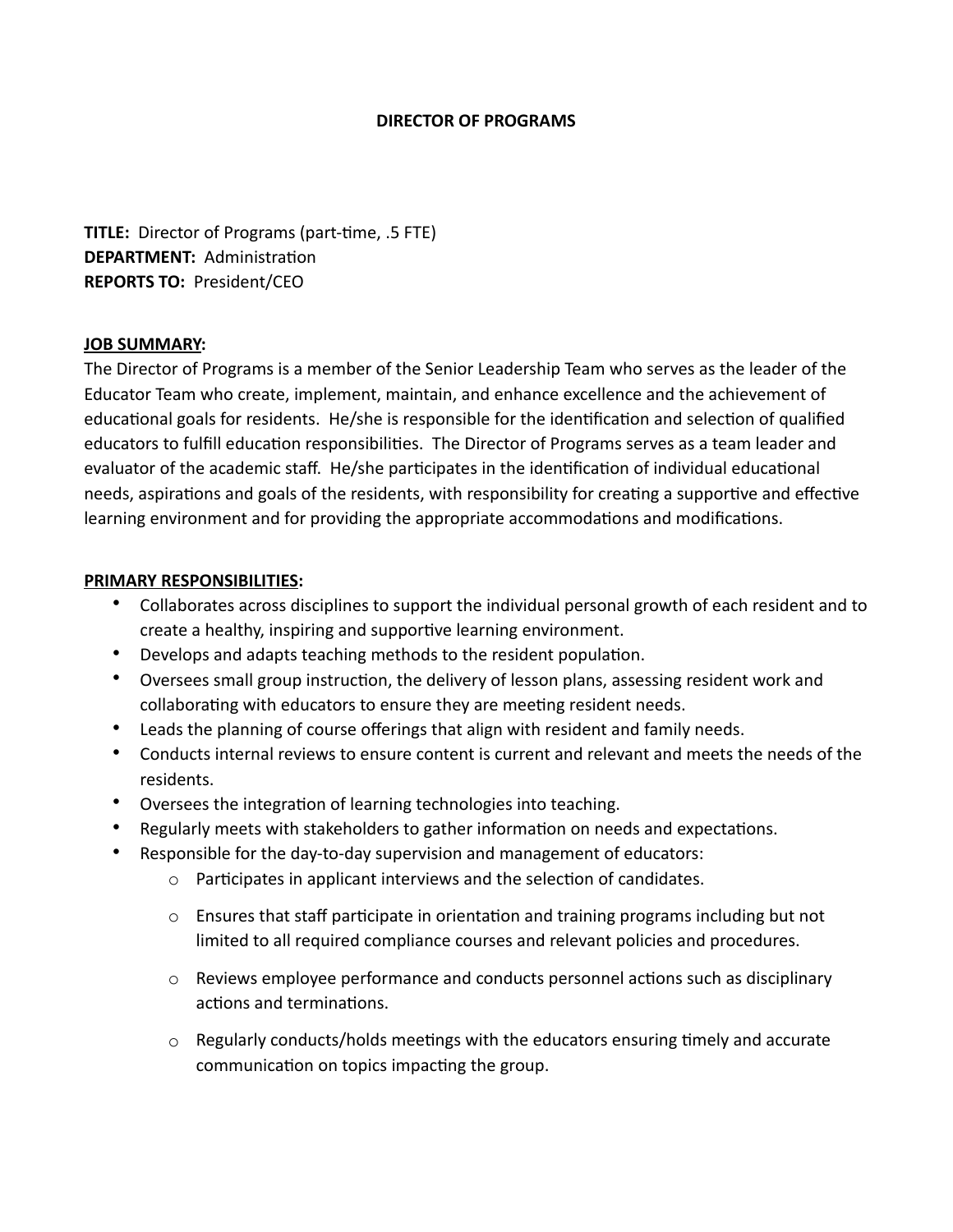- $\circ$  Identifies the development needs of the educators and provides coaching, mentoring to improve their knowledge or skills as required.
- Takes responsibility for building an effective team through proactive communication, setting and managing expectations and delivering solid results.
- Builds strong working relationships organization wide.
- Ensures effective, timely and accurate communications flow, collaborating with all of the various areas within Rainbow Acres.
- Effectively collaborates/works with the leadership of all of the various areas to ensure that each resident has a comprehensive, purposeful, and individualized care plan. Participates in meetings to monitor progress in the achievement of resident goals.
- Participates in the planning process for the organization.
- Works with the management team to assure compliance with state/federal regulations and all organization policy and procedures.

## **MINIMUM QUALIFICATIONS:**

- An interest or previous experience in serving in a faith-based organization.
- 2-3 years of experience in a similar role with experience working with children or adults with developmental disabilities in an academic or residential setting.
- A Bachelor's degree in Education or similar field of study.
- Certification or a degree in Special Education required.
- Exceptional communication, relationship building, and collaboration skills with the ability to build effective working relationships across the organization.
- Strong attention to detail and an inquisitive mind to understand each resident's needs
- Demonstrated change management skills and analytical skills.

# **PHYSICAL DEMANDS:**

The physical demands described here are representative of those that must be met by an employee to successfully perform the essential functions of this job. While performing the duties of this job, the employee is frequently required to stand, walk, and have dexterity of hands and arms, with occasional light lifting. The employee may sit for long periods of time.

### **WORK ENVIRONMENT:**